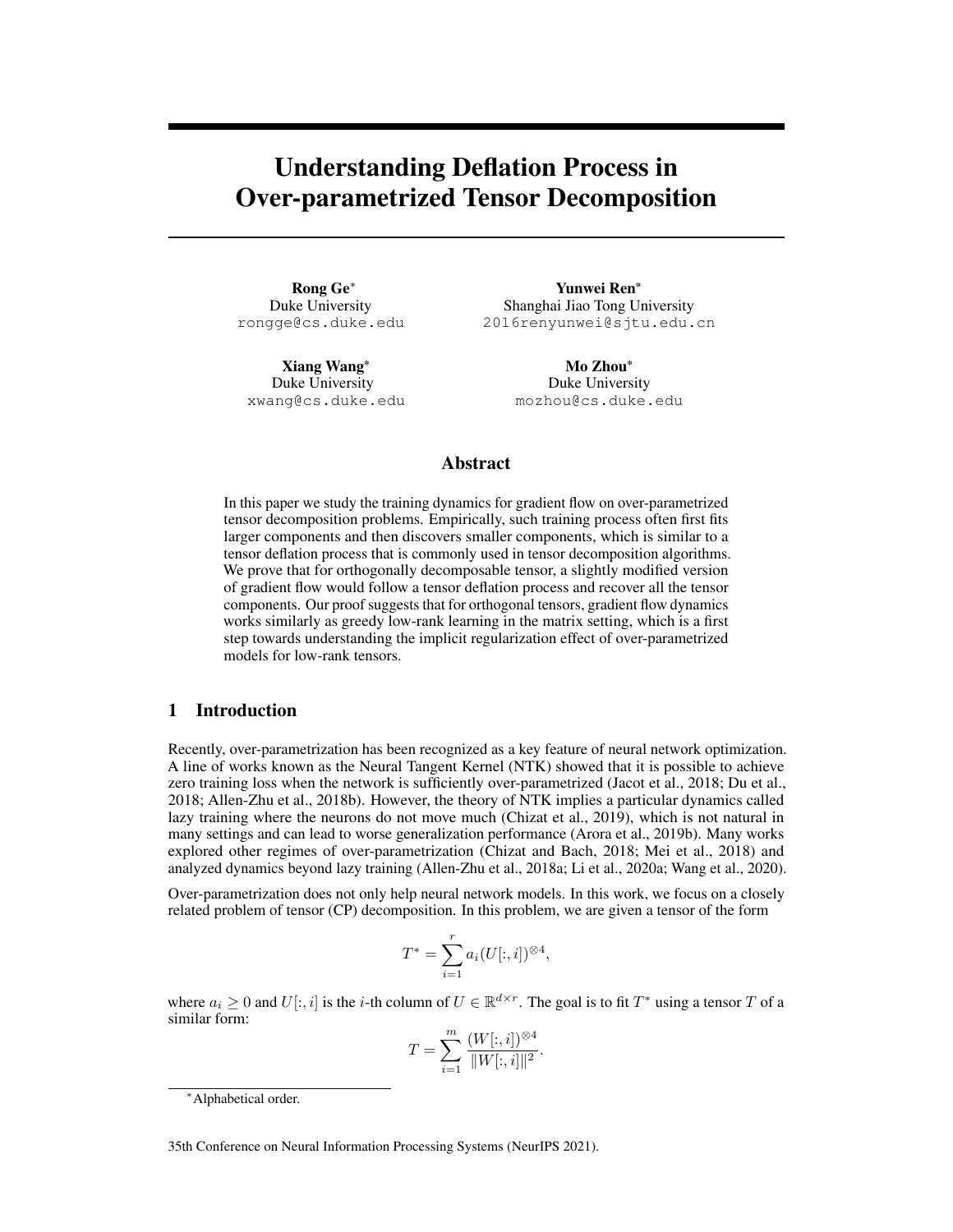

Figure 1: The training trajectory of gradient flow on orthogonal tensor decompositions. We chose  $T^* = \sum_{i \in [5]} a_i e_i^{\otimes 4}$  with  $e_i \in \mathbb{R}^{10}$  and  $a_i/a_{i+1} = 1.2$ . Our model T has 50 components and each component is randomly initialized with small norm  $10^{-15}$ . We ran the experiments from 5 different initialization and plotted the results separately. The left figure shows the loss  $\frac{1}{2}||T - T^*||_F^2$  and the right figure shows the residual on each  $e_i$  direction that is defined as  $(T^* - T)(e_i^{\otimes 4})$ .

Here W is a  $d \times m$  matrix whose columns are components for tensor T. The model is overparametrized when the number of components  $m$  is larger than  $r$ . The choice of normalization factor of  $1/||W[:, i]||^2$  is made to accelerate gradient flow (similar to [Li et al.](#page-11-2) [\(2020a\)](#page-11-2); [Wang et al.](#page-12-0) [\(2020\)](#page-12-0)).

Suppose we run gradient flow on the standard objective  $\frac{1}{2} ||T - T^*||_F^2$ , that is, we evolve W according to the differential equation:

<span id="page-1-0"></span>
$$
\frac{\mathrm{d}W}{\mathrm{d}t} = -\nabla\left(\frac{1}{2}\|T-T^*\|_F^2\right),\,
$$

can we expect T to fit  $T^*$  with good accuracy? Empirical results (see Figure [1\)](#page-1-0) show that this is true for orthogonal tensor  $T^{*2}$  $T^{*2}$  $T^{*2}$  as long as m is large enough. Further, the training dynamics exhibits a behavior that is similar to a *tensor deflation process*: it finds the ground truth components one-by-one from larger component to smaller component (if multiple ground truth components have similar norm they might be found simultaneously).

In this paper we show that with a slight modification, gradient flow on over-parametrized tensor decomposition is guaranteed to follow this tensor deflation process, and can fit any orthogonal tensor to desired accuracy<sup>[3](#page-1-2)</sup> (see Section [4](#page-5-0) for the algorithm and Theorem [1](#page-6-0) for the main theorem). This shows that for orthogonal tensors, the trajectory of modified gradient-flow is similar to a greedy low-rank process that was used to analyze the implicit bias of low-rank matrix factorization [\(Li et al.,](#page-11-3) [2020b\)](#page-11-3). We emphasize that our goal is not to propose another tensor decomposition algorithm. Instead, we hope our results can serve as a first step in understanding the implicit bias of over-parameterized gradient descent for low-rank tensor problems.

#### 1.1 Our approach and technique

To understand the tensor deflation process shown in Figure [1,](#page-1-0) intuitively we can think about the discovery and fitting of a ground truth component in two phases. Consider the beginning of the gradient flow as an example. Initially all the components in  $T$  are small, which makes  $T$  negligible compared to  $T^*$ . In this case each component w in W will evolve according to a simpler dynamics that is similar to tensor power method, where one updates w to  $T^*(w^{\otimes 3}, I)/||T^*(w^{\otimes 3}, I)||$  (see Section [3](#page-4-0) for details).

For orthogonal tensors, it's known that tensor power method with random initializations would be able to discover the largest ground truth components (see [Anandkumar et al.](#page-10-5) [\(2014\)](#page-10-5)). Once the largest ground truth component has been discovered, the corresponding component (or multiple components)  $w$  will quickly grow in norm, which eventually fits the ground truth component. The flat regions in the trajectory in Figure [1](#page-1-0) correspond to the period of time where the components  $w$ 's are small and

<span id="page-1-2"></span><span id="page-1-1"></span><sup>&</sup>lt;sup>2</sup>We say  $T^*$  is an orthogonal tensor if the ground truth components  $U[:, i]$ 's are orthonormal.

<sup>&</sup>lt;sup>3</sup>Due to some technical challenges, we actually require the target accuracy to be at least  $\exp(-o(d/\log d))$ . This is only a very mild restriction since the dependence is exponential in  $d$ , and in practice,  $d$  is usually large and this lower bound can easily drop below the numerical precision.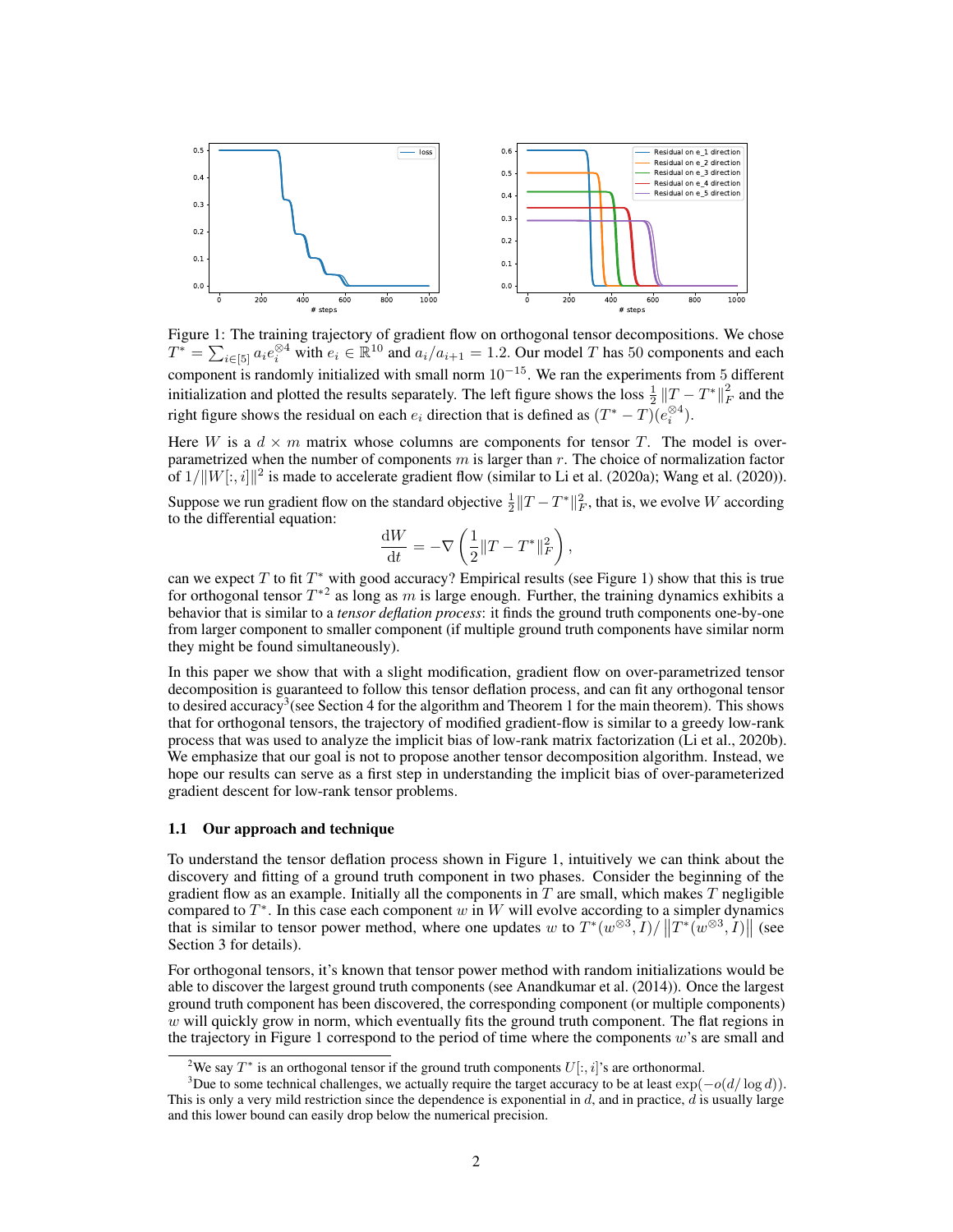$T - T^*$  remains stable, while the decreasing regions correspond to the period of time where a ground truth component is being fitted.

However, there are many challenges in analyzing this process. The main problem is that the gradient flow would introduce a lot of dependencies throughout the trajectory, making it harder to analyze the fitting of later ground truth components, especially ones that are much smaller. We modify the algorithm to include a reinitialization step per epoch, which alleviates the dependency issue. Even after the modification we still need a few more techniques:

Local stability One major problem in analyzing the dynamics in a later stage is that the components used to fit the previous ground truth components are still moving according to their gradients, therefore it might be possible for these components to move away. To address this problem, we add a small regularizer to the objective, and give a new local stability analysis that bounds the distance to the fitted ground truth component both individually and on average. The idea of bounding the distance on average is important as just assuming each component  $w$  is close enough to the fitted ground truth component is not sufficient to prove that  $w$  cannot move far. While similar ideas were considered in [Chizat](#page-10-6) [\(2021\)](#page-10-6), the setting of tensor decomposition is different.

Norm/Correlation relation A key step in our analysis establishes a relationship between norm and correlation: we show if a component  $w$  crosses a certain norm threshold, then it must have a very large correlation with one of the ground truth components. This offers an initial condition for local stability and makes sure the residual  $T^* - T$  is almost close to an orthogonal tensor. Establishing this relation is difficult as unlike the high level intuition, we cannot guarantee  $T^* - T$  remains unchanged even within a single epoch: it is possible that one ground truth component is already fitted while no large component is near another ground truth component of same size. In previous work, [Li et al.](#page-11-2) [\(2020a\)](#page-11-2) deals with a similar problem for neural networks using gradient truncation that prevents components from growing in the first phase (and as a result has super-exponential dependency on the ratio between largest and smallest  $a_i$ ). We give a new technique to control the influence of ground truth components that are fitted within this epoch, so we do not need the gradient truncation and can characterize the deflation process.

#### 1.2 Related works

Neural Tangent Kernel There is a recent line of work showing the connection between Neural Tangent Kernel (NTK) and sufficiently wide neural networks trained by gradient descent [\(Jacot et al.,](#page-11-0) [2018;](#page-11-0) [Allen-Zhu et al.,](#page-10-1) [2018b;](#page-10-1) [Du et al.,](#page-10-0) [2018,](#page-10-0) [2019;](#page-10-7) [Li and Liang,](#page-11-4) [2018;](#page-11-4) [Arora et al.,](#page-10-3) [2019b](#page-10-3)[,c;](#page-10-8) [Zou](#page-12-1) [et al.,](#page-12-1) [2020;](#page-12-1) [Oymak and Soltanolkotabi,](#page-11-5) [2020;](#page-11-5) [Ghorbani et al.,](#page-10-9) [2021\)](#page-10-9). These papers show when the width of a neural network is large enough, it will stay around the initialization and its training dynamic is close to the dynamic of the kernel regression with NTK. In this paper we go beyond the NTK setting and analyze the trajectory from a very small initialization.

Mean-field analysis There is another line of works that use mean-field approach to study the optimization for infinite-wide neural networks [\(Mei et al.,](#page-11-1) [2018;](#page-11-1) [Chizat and Bach,](#page-10-4) [2018;](#page-10-4) [Nguyen](#page-11-6) [and Pham,](#page-11-6) [2020;](#page-11-6) [Nitanda and Suzuki,](#page-11-7) [2017;](#page-11-7) [Wei et al.,](#page-12-2) [2019;](#page-12-2) [Rotskoff and Vanden-Eijnden,](#page-11-8) [2018;](#page-11-8) [Sirignano and Spiliopoulos,](#page-12-3) [2020\)](#page-12-3). [Chizat et al.](#page-10-2) [\(2019\)](#page-10-2) showed that, unlike NTK regime, the parameters can move away from its initialization in mean-field regime. However, most of the existing works need width to be exponential in dimension and do not provide a polynomial convergence rate.

Beyond NTK There are many works showing the gap between neural networks and NTK [\(Allen-](#page-9-1)[Zhu and Li,](#page-9-1) [2019;](#page-9-1) [Allen-Zhu et al.,](#page-9-0) [2018a;](#page-9-0) [Yehudai and Shamir,](#page-12-4) [2019;](#page-12-4) [Ghorbani et al.,](#page-10-10) [2019,](#page-10-10) [2020;](#page-10-11) [Dyer and Gur-Ari,](#page-10-12) [2019;](#page-10-12) [Woodworth et al.,](#page-12-5) [2020;](#page-12-5) [Bai and Lee,](#page-10-13) [2019;](#page-10-13) [Bai et al.,](#page-10-14) [2020;](#page-10-14) [Huang and Yau,](#page-11-9) [2020;](#page-11-9) [Chen et al.,](#page-10-15) [2020\)](#page-10-15). In particular, [Li et al.](#page-11-2) [\(2020a\)](#page-11-2) and [Wang et al.](#page-12-0) [\(2020\)](#page-12-0) are closely related with our setting. While [Li et al.](#page-11-2) [\(2020a\)](#page-11-2) focused on learning two-layer ReLU neural networks with orthogonal weights, they relied on the connection between tensor decomposition and neural networks [\(Ge et al.,](#page-10-16) [2017\)](#page-10-16) and essentially worked with tensor decomposition problems. In their result, all the  $a_i$ 's are within a constant factor and all components are learned simultaneously. We allow ground truth components with very different scale and show a deflation phenomenon. [Wang et al.](#page-12-0) [\(2020\)](#page-12-0) studied learning a low-rank non-orthogonal tensor, but they only showed the learned tensor  $T$  will eventually be close to the ground truth tensor  $T^*$  and does not guarantee the components of  $T$  will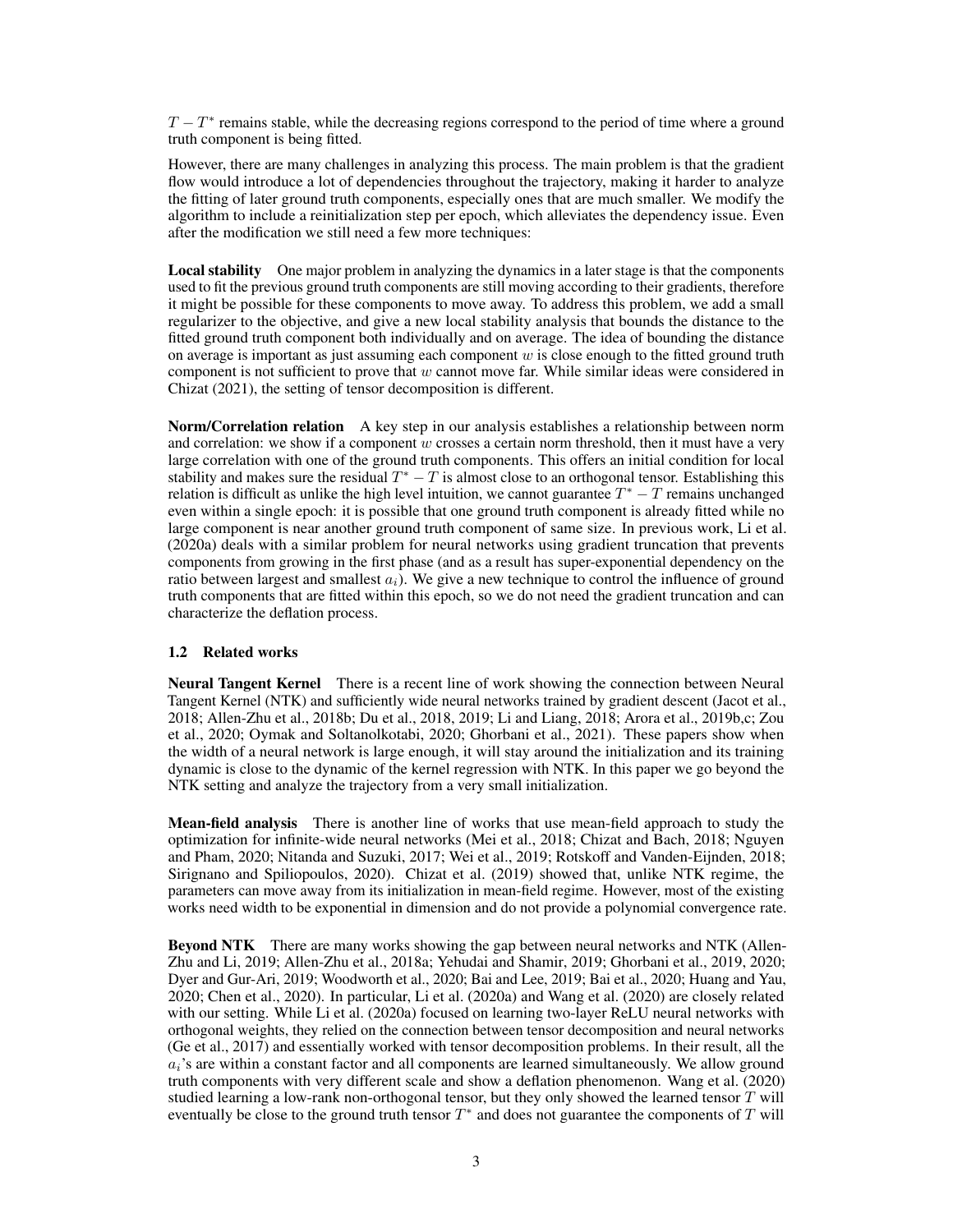align with the components of  $T^*$ . On the other hand, we fully characterize the training trajectory and the components of the learned tensor.

Implicit regularization Many works recently showed that different optimization methods tend to converge to different optima and have different optimization trajectories in several settings [\(Saxe et al.,](#page-11-10) [2014;](#page-11-10) [Soudry et al.,](#page-12-6) [2018;](#page-12-6) [Nacson et al.,](#page-11-11) [2019;](#page-11-11) [Ji and Telgarsky,](#page-11-12) [2018a,](#page-11-12)[b,](#page-11-13) [2019,](#page-11-14) [2020;](#page-11-15) [Gunasekar](#page-10-17) [et al.,](#page-10-17) [2018a](#page-10-17)[,b;](#page-10-18) [Moroshko et al.,](#page-11-16) [2020;](#page-11-16) [Arora et al.,](#page-10-19) [2019a;](#page-10-19) [Lyu and Li,](#page-11-17) [2019;](#page-11-17) [Chizat and Bach,](#page-10-20) [2020\)](#page-10-20). In particular, [Saxe et al.](#page-11-10) [\(2014\)](#page-11-10) related the dynamics of gradient descent to the magnitude of the singular values of the target weight matrices for linear networks with orthogonal inputs. The phenomenon there is qualitatively similar to our results, but the settings and the proof techniques are very different. The more related and recent works are [Li et al.](#page-11-3) [\(2020b\)](#page-11-3) and [Razin et al.](#page-11-18) [\(2021\)](#page-11-18). [Li](#page-11-3) [et al.](#page-11-3) [\(2020b\)](#page-11-3) studied matrix factorization problem and showed gradient descent with infinitesimal initialization is similar to greedy low-rank learning, which is a multi-epoch algorithm that finds the best approximation within the rank constraint and relax the constraint after every epoch. [Razin et al.](#page-11-18) [\(2021\)](#page-11-18) studied the tensor factorization problem and showed that it biases towards low rank tensor. Both of these works considered partially observable matrix or tensor and are only able to fully analyze the first epoch (i.e., recover the largest direction). We focus on a simpler setting with fully-observable ground truth tensor and give a complete analysis of learning all the ground truth components.

#### 1.3 Outline

In Section [2](#page-3-0) we introduce the basic notations and problem setup. In Section [3](#page-4-0) we review tensor deflation process and tensor power method. We then give our algorithm in Section [4.](#page-5-0) Section [5](#page-6-1) gives the formal main theorem and discusses high-level proof ideas. We conclude in Section [6](#page-9-2) and discuss some limitations of the work. The detailed proofs and additional experiments are left in the appendix.

### <span id="page-3-0"></span>2 Preliminaries

Notations We use upper-case letters to denote matrices and tensors, and lower-case letters to denote vectors. For any positive integer n, we use [n] to denote the set  $\{1, 2, \dots, n\}$ . We use  $I_d$  to denote  $d \times d$  identity matrix, and omit the subscript  $\tilde{d}$  when the dimension is clear. We use  $\delta_0$ Unif $(\mathbb{S}^{d-1})$  to denote the uniform distribution over  $(d-1)$ -dimensional sphere with radius  $\delta_0$ .

For vector v, we use  $||v||$  to denote its  $\ell_2$  norm. We use  $v_k$  to denote the k-th entry of vector v, and use  $v_{-k}$  to denote vector v with its k-th entry removed. We use  $\bar{v}$  to denote the normalized vector  $\bar{v} = v/||v||$ , and use  $\bar{v}_k$  to denote the k-th entry of  $\bar{v}$ .

For a matrix A, we use  $A[:, i]$  to denote its *i*-th column and  $col(A)$  to denote the set of all column vectors of A. For matrix M or tensor T, we use  $||M||_F$  and  $||T||_F$  to denote their Frobenius norm, which is equal to the  $\ell_2$  norm of their vectorization.

For simplicity we restrict our attention to symmetric 4-th order tensors. For a vector  $v \in \mathbb{R}^d$ , we use  $v^{\otimes 4}$  to denote a  $d \times d \times d \times d$  tensor whose  $(i, j, k, l)$ -th entry is equal to  $v_i v_j v_k v_l$ . Suppose  $T = \sum_{w} w^{\otimes 4}$ , we define  $T(v^{\otimes 4})$  as  $\sum_{w} \langle w, v \rangle^4$ ,  $T(v^{\otimes 3}, I)$  as  $\sum_{w} \langle w, v \rangle^3 w$ , and  $T(v^{\otimes 2}, u, I) =$  $\sum_{w} \langle w, v \rangle^2 \langle w, u \rangle w.$ 

For clarity, we always call a component in  $T^*$  as ground truth component and call a component in our model  $T$  simply as component.

Problem setup We consider the problem of fitting a 4-th order tensor. The components of the ground truth tensor is arranged as columns of a matrix  $U \in \mathbb{R}^{d \times r}$ , and the tensor  $T^*$  is defined as

$$
T^* = \sum_{i=1}^r a_i(U[:, i]^{\otimes 4}),
$$

where  $a_1 \ge a_2 \ge \cdots \ge a_r \ge 0$  and  $\sum_{i=1}^r a_i = 1$ . For convenience in the analysis, we assume where  $a_1 \ge a_2 \ge \cdots \ge a_r \ge 0$  and  $\sum_{i=1}^r a_i = 1$ . For convenience in the analysis, we assume  $a_i \ge \epsilon/\sqrt{d}$  for all  $i \in [r]$ . This is without loss of generality because the target accuracy is  $\epsilon$  and we  $a_i \geq \epsilon/\sqrt{a}$  for an  $i \in [r]$ . This is without loss of generality because the target accuracy is  $\epsilon$  and we can safely ignore very small ground truth components with  $a_i < \epsilon/\sqrt{d}$ . In this paper, we focus on the case where the components are orthogonal—that is, the columns  $U[:, i]$ 's are orthonormal. For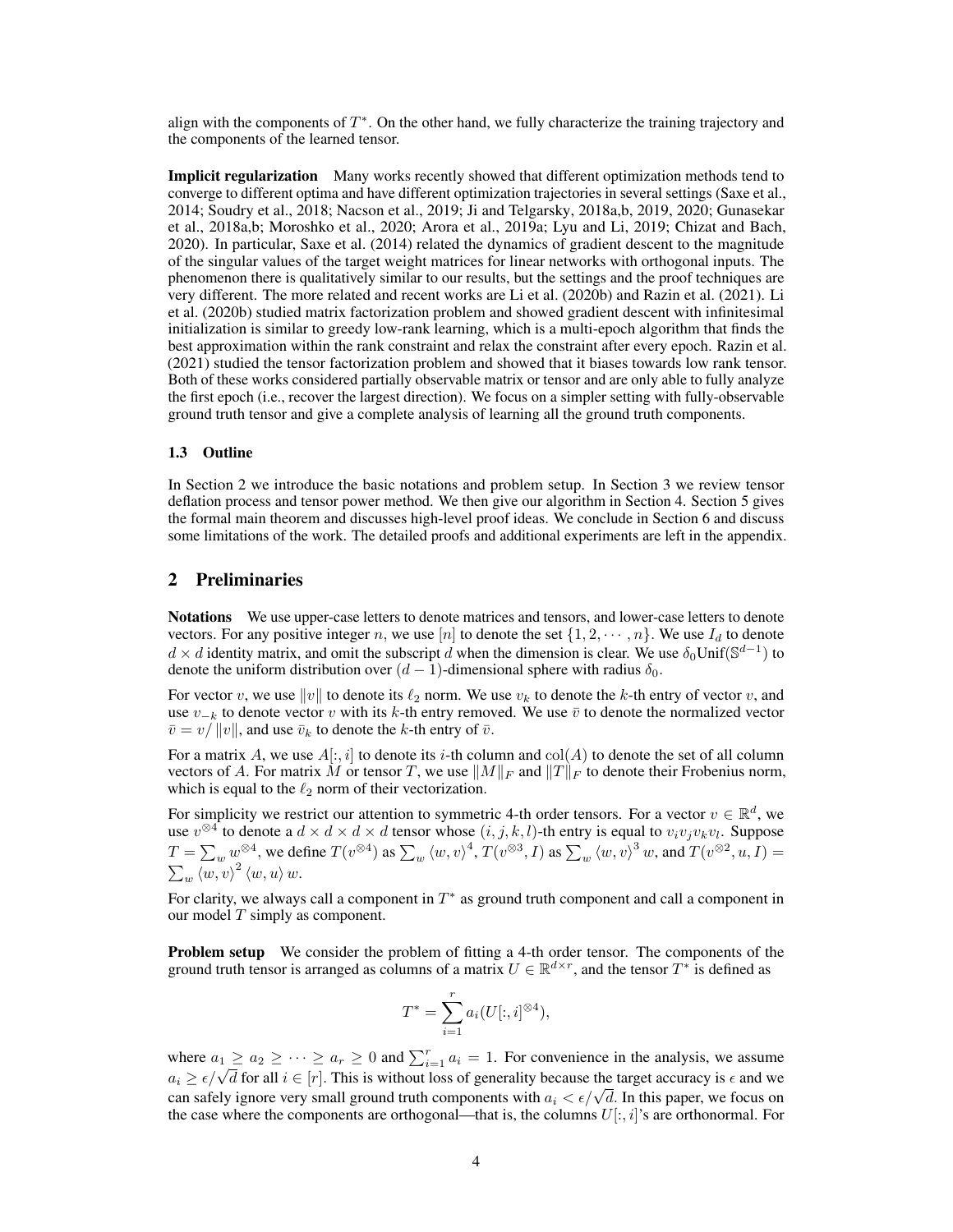simplicity we assume without loss of generality that  $U[:, i] = e_i$  where  $e_i$  is the *i*-th standard basis vector<sup>[4](#page-4-1)</sup>. To reduce the number of parameters we also assume  $r = d$ , again this is without loss of generality because we can simply set  $a_i = 0$  for  $i > r$ .

There can be many different ways to parametrize the tensor that we use to fit  $T^*$ . Following previous works [\(Wang et al.,](#page-12-0) [2020;](#page-12-0) [Li et al.,](#page-11-2) [2020a\)](#page-11-2), we use an over-parameterized and two-homogeneous tensor

$$
T = \sum_{i=1}^{m} \frac{W[:, i]^{\otimes 4}}{\|W[:, i]\|^2}.
$$

Here  $W \in \mathbb{R}^{d \times m}$  is a matrix with m columns that corresponds to the components in T. It is overparametrized when  $m > r$ .

Since the tensor T only depends on the set of columns  $W[:, i]$  instead of the orderings of the columns, for the most part of the paper we will instead write the tensor  $T$  as

$$
T = \sum_{w \in \text{col}(W)} \frac{w^{\otimes 4}}{\|w\|^2},
$$

where  $col(W)$  is the set of all the column vectors in W. This allows us to discuss the dynamics of coordinates for a component w without using the index for the component. In particular,  $w_i$  always represents the *i*-th coordinate of the vector w. This representation is similar to the mean-field setup [\(Chizat and Bach,](#page-10-4) [2018;](#page-10-4) [Mei et al.,](#page-11-1) [2018\)](#page-11-1) where one considers a distribution on w, however since we do not rely on analysis related to infinite-width limit we use the sum formulation instead. For the ease of presentation, we choose to restrict our setting to fourth-order tensor decomposition, but our results can be easily generalized to tensor with order at least three.

# <span id="page-4-0"></span>3 Tensor deflation process and tensor power method

In this section we will first discuss the basic tensor deflation process for orthogonal tensor decomposition. Then we show the connection between the tensor power method and gradient flow.

**Tensor deflation** For orthogonal tensor decomposition, a popular approach is to first fit the largest ground truth component in the tensor, then subtract it out and recurse on the residual. The general process is given in Algorithm [1.](#page-4-2) In this process, there are multiple ways to find the best rank-1 approximation. For example, [Anandkumar et al.](#page-10-5) [\(2014\)](#page-10-5) uses tensor power method, which picks many random vectors w, and update them as  $w = T^*(w^{\otimes 3}, I) / ||T^*(w^{\otimes 3}, I)||$ .

| <b>Algorithm 1 Tensor Deflation Process</b> |  |
|---------------------------------------------|--|
| <b>Input:</b> Tensor $T^*$                  |  |

<span id="page-4-2"></span>**Output:** Components W such that  $T^* \approx \sum_{w \in \text{col}(W)} w^{\otimes 4} / ||w||^2$ Initially let the residual  $R$  be  $T^*$ . while  $\|R\|_F$  is large do Find the best rank 1 approximation  $w^{\otimes 4} / ||w||^2$  for R. Add w as a new column in W, and let  $R = R - w^{\otimes 4} / ||w||^2$ . end while

**Tensor power method and gradient flow** If we run tensor power method using a tensor  $T^*$  that is equal to  $\sum_{i=1}^d a_i e_i^{\otimes 4}$ , then a component w will converge to the direction of  $e_i$  where i is equal to  $\arg \max_i a_i \bar{w}_i^2$ . If there is a tie (which happens with probability 0 for random w), then the point will be stuck at a saddle point.

Let's consider running gradient flow on W with objective function  $\frac{1}{2} ||T - T^*||_F^2$ <br> $\sum_{w \in col(W)} w^{\otimes 4} / ||w||^2$ . If T does not change much, the residual  $R := T^* - T$  is as  $T :=$  $w \in \text{col}(W)$   $w^{\otimes 4}/\|w\|^2$ . If T does not change much, the residual  $R := T^* - T$  is close to a

<span id="page-4-1"></span><sup>4</sup>This is without loss of generality because gradient flow (and our modifications) is invariant under rotation of the ground truth parameters.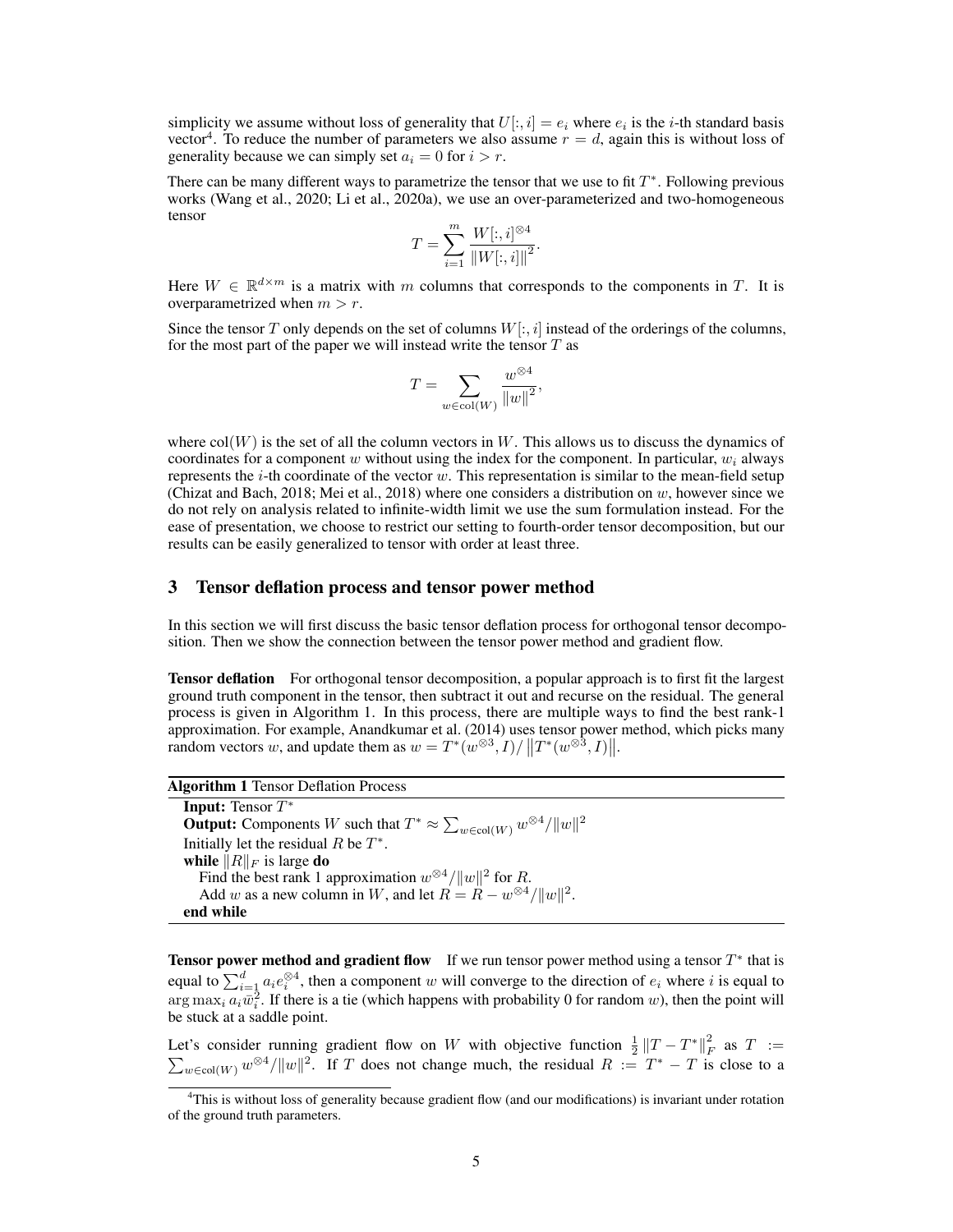<span id="page-5-1"></span>constant. In this case the trajectory of one component  $w$  is determined by the following differential equation:

$$
\frac{\mathrm{d}w}{\mathrm{d}t} = 4R(\bar{w}^{\otimes 2}, w, I) - 2R(\bar{w}^{\otimes 4})w.
$$
\n(1)

To understand how this process works, we can take a look at  $\frac{dw_i^2/dt}{w_i^2}$  (intuitively this corresponds to the growth rate for  $w_i^2$ ). If  $R \approx T^*$  then we have:

$$
\frac{\mathrm{d}w_i^2/\mathrm{d}t}{w_i^2} \approx 8a_i\bar{w}_i^2 - 4\sum_{j \in [d]} a_j\bar{w}_j^4.
$$

From this formula it is clear that the coordinate with larger  $a_i\bar{w}_i^2$  has a faster growth rate, so eventually the process will converge to  $e_i$  where i is equal to  $\arg \max_i a_i \bar{w}_i^2$ , same as the tensor power method. Because of their similarity later we refer to dynamics in Eqn. [\(1\)](#page-5-1) as tensor power dynamics.

# <span id="page-5-0"></span>4 Our algorithm

Our algorithm is a modified version of gradient flow as described in Algorithm [2.](#page-5-2) First, we change the loss function to

$$
L(W) = \frac{1}{2} ||T - T^*||_F^2 + \frac{\lambda}{2} ||W||_F^2.
$$

The additional small regularization  $\frac{\lambda}{2} ||W||_F^2$  allows us to prove a *local stability* result that shows if there are components  $w$  that are close to the ground truth components in direction, then they will not move too much (see Section [5.1\)](#page-6-2).

Our algorithm runs in multiple epochs with increasing length. We use  $W^{(s,t)}$  to denote the weight matrix in epoch s at time t. We use similar notation for tensor  $T^{(s,t)}$ . In each epoch we try to fit ground truth components with  $a_i \geq \beta^{(s)}$ . In general, the time it takes to fit one ground truth direction is inversely proportional to its magnitude  $a_i$ . The earlier epochs have shorter length so only large directions can be fitted, and later epochs are longer to fit small directions.

At the middle of each epoch, we reinitialize all components that do not have a large norm. This serves several purposes: first we will show that all components that exceed the norm threshold will have good correlation with one of the ground truth components, therefore giving an initial condition to the local stability result; second, the reinitialization will reduce the dependencies between different epochs and allow us to analyze each epoch almost independently. These modifications do not change the dynamics significantly, however they allow us to do a rigorous analysis.

Algorithm 2 Modified Gradient Flow

<span id="page-5-2"></span>**Input:** Number of components m, initialization scale  $\delta_0$ , re-initialization threshold  $\delta_1$ , increasing rate of epoch length  $\gamma$ , target accuracy  $\epsilon$ , regularization coefficient  $\lambda$ 

**Output:** Tensor T satisfying  $||T - T^*||_F \leq \epsilon$ .

Initialize  $W^{(0,0)}$  as a  $d \times m$  matrix with each column  $w^{(0,0)}$  i.i.d. sampled from  $\delta_0$ Unif $(\mathbb{S}^{d-1})$ .  $\beta^{(0)} \leftarrow \|T^{(0,0)} - T^*\|_F; s \leftarrow 0$ 

while  $\left\|T^{(s,0)} - T^*\right\|_F > \epsilon$  do

Phase 1: Starting from  $W^{(s,0)}$ , run gradient flow for time  $t_1^{(s)} = O(\frac{d}{\beta^{(s)} \log(d)})$ . Reinitialize all components that have  $\ell_2$  norm less than  $\delta_1$  by sampling i.i.d. from  $\delta_0$ Unif( $\mathbb{S}^{d-1}$ ).

Phase 2: Starting from  $W^{(s,t_1^{(s)})}$ , run gradient flow for  $t_2^{(s)} - t_1^{(s)} = O(\frac{\log(1/\delta_1) + \log(1/\lambda)}{\beta^{(s)}})$  time  $W^{(s+1,0)} \leftarrow W^{(s,t_2^{(s)})}; \ \beta^{(s+1)} \leftarrow \beta^{(s)}(1-\gamma); s \leftarrow s+1$ end while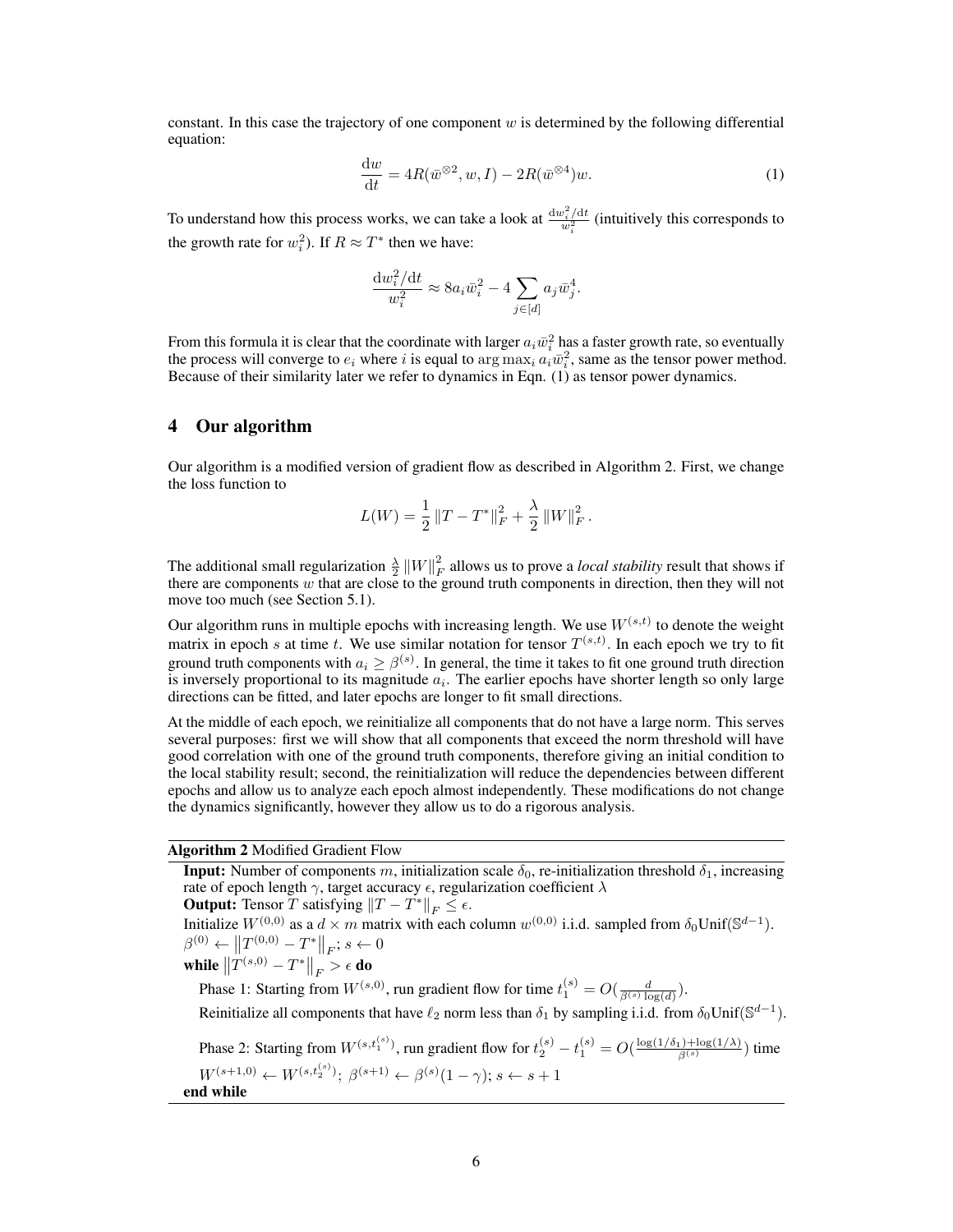# <span id="page-6-1"></span>5 Main theorem and proof sketch

In this section we discuss the ideas to prove the following main theorem<sup>[5](#page-6-3)</sup>

<span id="page-6-0"></span>**Theorem 1.** For any  $\epsilon \geq \exp(-o(d/\log d))$ , there exists  $\gamma = \Theta(1)$ ,  $m = poly(d)$ ,  $\lambda =$  $\min\{O(\log d/d), O(\epsilon/d^{1/2})\}), \alpha = \min\{O(\lambda/d^{3/2}), O(\lambda^2), O(\epsilon^2/d^4)\}, \delta_1 = O(\alpha^{3/2}/m^{1/2}),$  $\delta_0 = \Theta(\delta_1 \alpha / \log^{1/2}(d))$  such that with probability  $1 - 1/poly(d)$  in the (re)-initializations, Al*gorithm* [2](#page-5-2) *terminates in*  $O(\log(d/\epsilon))$  *epochs and returns a tensor*  $T$  *such that* 

$$
\|T-T^*\|_F\leq \epsilon.
$$

Intuitively, epoch s of Algorithm [2](#page-5-2) will try to discover all ground truth components with  $a_i$  that is at least as large as  $\beta^{(s)}$ . The algorithm does this in two phases. In Phase 1, the small components w will evolve according to tensor power dynamics. For each ground truth component with large enough  $a_i$  that has not been fitted yet, we hope there will be at least one component in W that becomes large and correlated with  $e_i$ . We call such ground truth components "discovered". Phase 1 ends with a check that reinitilizes all components with small norm. Phase 2 is relatively short, and in Phase 2 we guarantee that every ground truth component that has been discovered become "fitted", which means the residual  $T - T^*$  becomes small in this direction.

However, there are still many difficulties in analyzing each of the steps. In particular, why would ground truth components that are fitted in previous epochs remain fitted? How to guarantee only components that are correlated with a ground truth component grow to a large norm? Why wouldn't the gradient flow in Phase 2 mess up with the initialization we require in Phase 1? We discuss the high level ideas to solve these issues. In particular, in Section [5.1](#page-6-2) we first give an induction hypothesis that is preserved throughout the algorithm, which guarantees that every ground truth component that is fitted remains fitted. In Section [5.2](#page-8-0) we discuss the properties in Phase 1, and in Section [5.3](#page-9-3) we discuss the properties in Phase 2.

#### <span id="page-6-2"></span>5.1 Induction hypothesis and local stability

In order to formally define what it means for a ground truth component to be "discovered" or "fitted", we need some more definitions and notations.

<span id="page-6-4"></span>**Definition 1.** Define  $S_i^{(s,t)} \subseteq [m]$  as the subset of components that satisfy the following conditions: the k-th component is in  $S_i^{(s,t)}$  if and only if there exists some time  $(s',t')$  that is no later than  $(s,t)$ *and no earlier than the latest re-initialization of* W[:, k] *such that*

$$
\left\|W^{(s',t')}[:,k]\right\| = \delta_1 \text{ and } [\overline{W^{(s',t')}[:,k]}_i]^2 \ge 1 - \alpha^2.
$$

We say that ground truth component *i* is discovered in epoch *s* at time *t*, if  $S_i^{(s,t)}$  is not empty.

Intuitively,  $S_i^{(s,t)}$  is a subset of components in  $W$  such that they have large enough norm and good correlation with the  $i$ -th ground truth component. Although such components may not have a large enough norm to fit  $a_i$  yet, their norm will eventually grow. Therefore we say ground truth component  $i$  is discovered when such components exist.

For convenience, we shorthand  $w^{(s,t)} \in \{W^{(s,t)}[:,j] \mid j \in S_i^{(s,t)}\}$  by  $w^{(s,t)} \in S_i^{(s,t)}$ . Now we will discuss when a ground truth component is fitted, for that, let

$$
\hat{a}_{i}^{(s,t)} = \sum_{w^{(s,t)} \in S_i^{(s,t)}} \left\| w^{(s,t)} \right\|^2.
$$

Here  $\hat{a}_i^{(s,t)}$  is the total squared norm for all the components in  $S_i^{(s,t)}.$  We say a ground truth component is *fitted* if  $a_i - \hat{a}_i^{(s,t)} \leq 2\lambda$ .

<span id="page-6-3"></span><sup>&</sup>lt;sup>5</sup>In the theorem statement, we have a parameter  $\alpha$  that is not used in our algorithm but is very useful in the analysis (see for example Definition [1\)](#page-6-4). Basically,  $\alpha$  measures the closeness between a component and its corresponding ground truth direction (see more in Section [5.1\)](#page-6-2).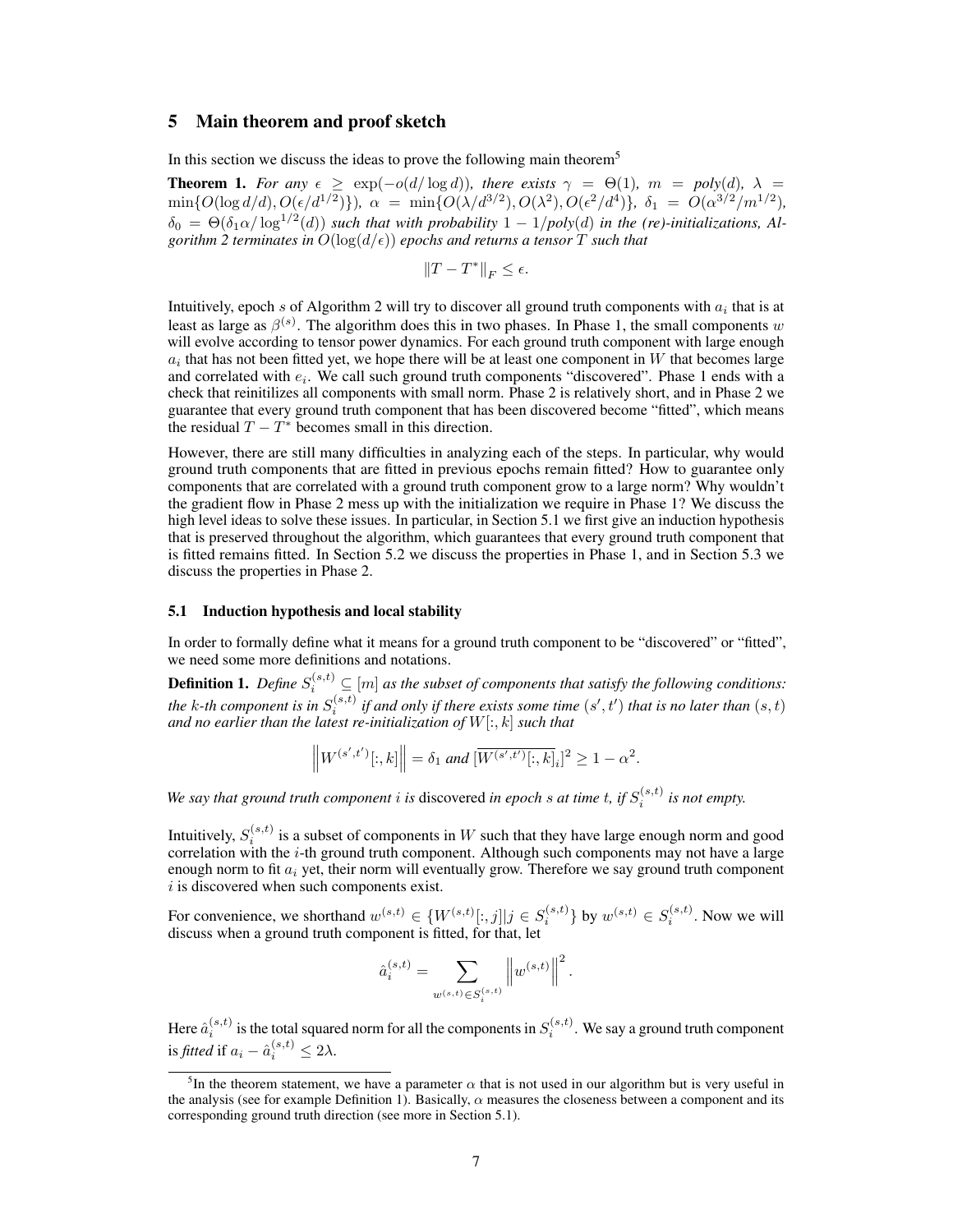Note that one can partition the columns in W using sets  $S_i^{(s,t)}$ , giving d groups and one extra group that contains everything else. We define the extra group as  $S^{(s,t)}_\varnothing:=[m]\setminus\bigcup_{k\in [d]}S^{(s,t)}_k$  $k^{(s,\iota)}.$ 

For each of the non-empty  $S_i^{(s,t)}$ , we can take the average of its component (weighted by  $||w^{(s,t)}||$  $\mathbf{1}$ ):

$$
\mathbb{E}_{i,w}^{(s,t)} f(w^{(s,t)}) := \frac{1}{\hat{a}_i^{(s,t)}} \sum_{w^{(s,t)} \in S_i^{(s,t)}} \left\| w^{(s,t)} \right\|^2 f(w^{(s,t)}).
$$

<span id="page-7-0"></span>If  $S_i^{(s,t)} = \emptyset$ , we define  $\mathbb{E}_{i,w}^{(s,t)} f(w^{(s,t)})$  as zero. Now we are ready to state the induction hypothesis: Proposition 1 (Induction hypothesis). *In the setting of Theorem [1,](#page-6-0) for any epoch* s *and time* t *and every*  $k \in [d]$ *, the following hold.* 

- (*a*) *For any*  $w^{(s,t)} \in S_k^{(s,t)}$  $\hat{w}_k^{(s,t)}$ , we have  $\left[\bar{w}_k^{(s,t)}\right]$  $\binom{(s,t)}{k}^2 \geq 1 - \alpha.$
- (b) If  $S_k^{(s,t)}$  $\bar{\mathbf{w}}_k^{(s,t)}$  is nonempty,  $\mathbb{E}_{k,w}^{(s,t)}$   $\left[\bar{w}_k^{(s,t)}\right]$  ${k \choose k}^2 \ge 1 - \alpha^2 - 4sm\delta_1^2.$

(c) We always have 
$$
a_k - \hat{a}_k^{(s,t)} \ge \lambda/6 - sm\delta_1^2
$$
; if  $a_k \ge \frac{\beta^{(s)}}{1-\gamma}$ , we further know  $a_k - \hat{a}_k^{(s,t)} \le \lambda + sm\delta_1^2$ .

(d) If 
$$
w^{(s,t)} \in S_{\varnothing}^{(s,t)}
$$
, then  $||w^{(s,t)}|| \leq \delta_1$ .

We choose  $\delta_1^2$  small enough so that  $sm\delta_1^2$  is negligible compared with  $\alpha^2$  and  $\lambda$ . Note that if Proposition [1](#page-7-0) is maintained throughout the algorithm, all the large components will be fitted, which directly implies Theorem [1.](#page-6-0) Detailed proof is deferred to Appendix [D.](#page--1-0)

Condition (c) shows that for a ground truth component k with large enough  $a_k$ , it will always be fitted Condition (c) shows that for a ground truth component  $\kappa$  with large enough  $a_k$ , it will always be fitted after the corresponding epoch (recall from Theorem [1](#page-6-0) that  $\lambda = O(\varepsilon/\sqrt{d})$ ). Condition (d) shows that components that did not discover any ground truth components will always have small norm (hence negligible in most parts of the analysis). Conditions (a)(b) show that as long as a ground truth component k has been discovered, all components that are in  $S_k^{(s,t)}$  will have good correlation, while the *average* of all such components will have even better correlation. The separation between individual correlation and average correlation is important in the proof. With only individual bound, we cannot maintain the correlation no matter how small  $\alpha$  is. Here is an example below:

**Claim 2.** Suppose  $T^* = e_k^{\otimes 4}$  and  $T = v^{\otimes 4} / ||v||^2 + w^{\otimes 4} / ||w||^2$  with  $||w||^2 + ||v||^2 \in [2/3, 1]$ .  $Suppose \ \bar{v}_k^2 = 1-\alpha$  and  $\bar{v}_k = \bar{w}_k, \bar{v}_{-k} = -\bar{w}_{-k}.$  Assuming  $\|v\|^2 \le c_1$  and  $\alpha \le c_2$  for small enough *constants*  $c_1, c_2$ , we have  $\frac{d}{dt}\bar{v}_k^2 < 0$ .

In the above example, both  $\bar{v}$  and  $\bar{w}$  are close to  $e_k$  but they are opposite in other directions ( $\bar{v}_{-k}$  =  $\bar{w}_{-k}$ ). The norm of v is very small compared with that of w. Intuitively, we can increase  $v_{-k}$  so that the average of v and w is more aligned with  $e_k$ . See the rigorous analysis in Appendix [A.6.](#page--1-1)

The induction hypothesis will be carefully maintained throughout the analysis. The following lemma guarantees that in the gradient flow steps the individual and average correlation will be maintained. Lemma 3. *In the setting of Theorem [1,](#page-6-0) suppose Proposition [1](#page-7-0) holds in epoch* s *at time* t*, we have*

$$
\frac{\mathrm{d}}{\mathrm{d}t} [\bar{w}^{(s,t)}]^{2} \ge 8 \left( a_{k} - \hat{a}_{k}^{(s,t)} \right) \left( 1 - [\bar{w}_{k}^{(s,t)}]^{2} \right) - O\left( \alpha^{1.5} \right),
$$
\n
$$
\frac{\mathrm{d}}{\mathrm{d}t} \mathbb{E}_{k,w}^{(s,t)} [\bar{w}_{k}^{(s,t)}]^{2} \ge 8 \left( a_{k} - \hat{a}_{k}^{(s,t)} \right) \left( 1 - \mathbb{E}_{k,w}^{(s,t)} [\bar{w}_{k}^{(s,t)}]^{2} \right) - O(\alpha^{3}).
$$

In particular, when  $a_k - \hat{a}_k^{(s,t)} \ge \Omega(\lambda) = \Omega(\sqrt{\alpha}),$  we have  $\frac{d}{dt}[\bar{w}_k^{(s,t)}]$  $_{k}^{(s,t)}$ ]<sup>2</sup> > 0 when  $[\bar{w}_{k}^{(s,t)}]$  ${k^{(s,t)}}^2 = 1 - \alpha$ and  $\frac{\mathrm{d}}{\mathrm{d}t} \mathbb{E}_{k,w}^{(s,t)} [\bar{w}^{(s,t)}_k$  $[\bar{w}_k^{(s,t)}]^2 > 0$  when  $\mathbb{E}_{k,w}^{(s,t)}[\bar{w}_k^{(s,t)}]$  ${k^{(s,t)}}^2 = 1 - \alpha^2.$ 

The detailed proof for the local stability result can be found in Appendix [A.](#page--1-2) Of course, to fully prove the induction hypothesis one needs to talk about what happens when a component enters  $S_i^{(s,t)}$ , and what happens at the reinitialization steps. We discuss these details in later subsections.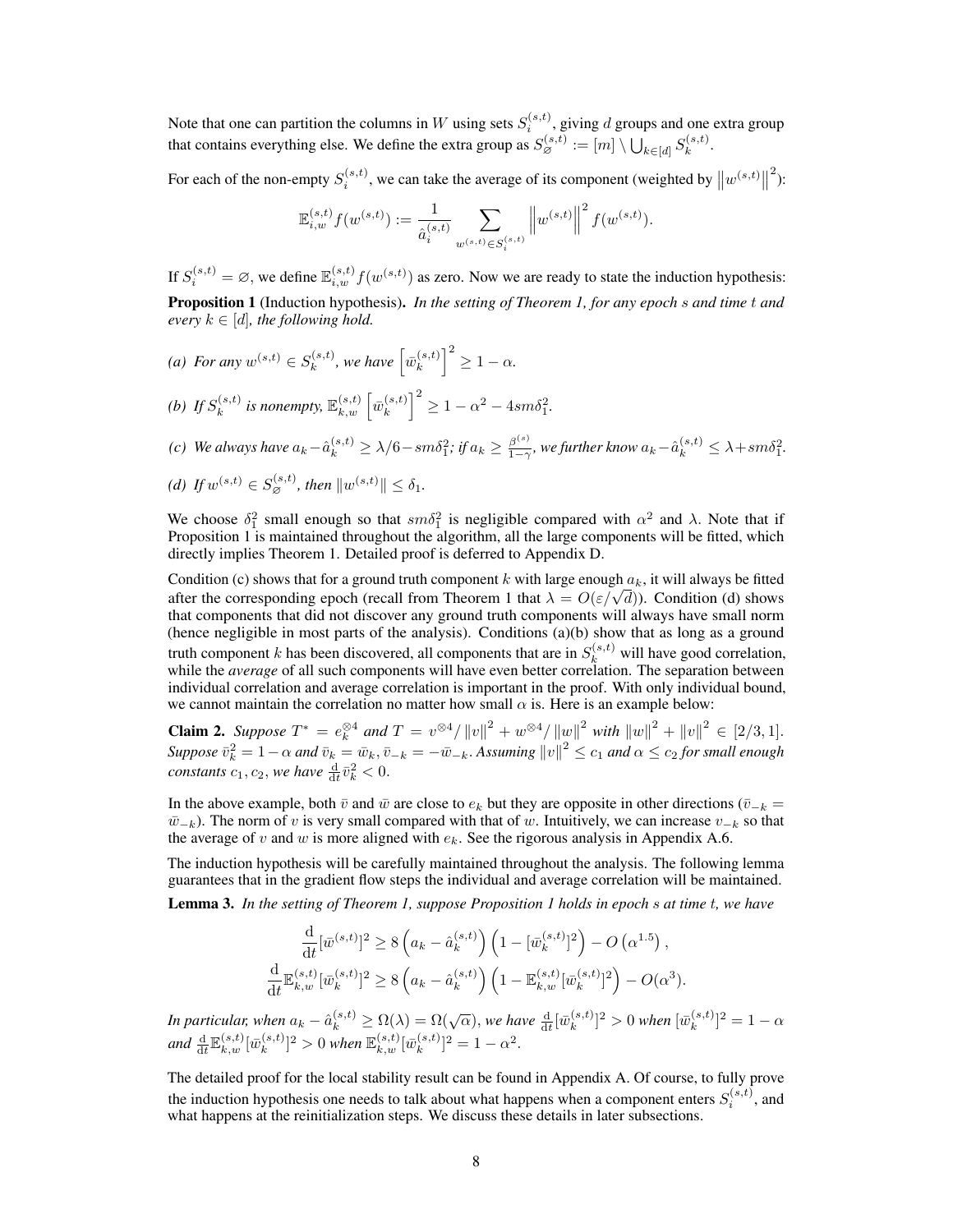#### <span id="page-8-0"></span>5.2 Analysis of Phase 1

In Phase 1 our main goal is to discover all the components that are large enough. We also need to maintain Proposition [1.](#page-7-0) Formally we prove the following:

<span id="page-8-1"></span>Lemma 4 (Main Lemma for Phase 1). *In the setting of Theorem [1,](#page-6-0) suppose Proposition [1](#page-7-0) holds at*  $(s, 0)$ . For  $t_1^{(s)} := t_1^{(s)\prime\prime} + t_1^{(s)\prime\prime\prime} + t_1^{(s)\prime\prime\prime}$  with  $t_1^{(s)\prime} = \Theta(d/(\beta^{(s)} \log d))$ ,  $t_1^{(s)\prime\prime} = \Theta(d/(\beta^{(s)} \log^3 d))$ ,  $t_1^{(s) \prime \prime \prime} = \Theta(\log(d/\alpha)/\beta^{(s)}),$  with probability  $1 - 1/poly(d)$  we have

- [1](#page-7-0). Proposition 1 holds at  $(s, t)$  for any  $0 \le t < t_1^{(s)}$ , and also for  $t = t_1^{(s)}$  after reinitialization.
- 2. If  $a_k \geq \beta^{(s)}$  and  $S_k^{(s,0)} = \emptyset$ , we have  $S_k^{(s,t_1^{(s)})}$  $a_k^{(s,t_1^{(s)})} \neq \emptyset$  and  $\hat{a}_k^{(s,t_1^{(s)})} \geq \delta_1^2$ .
- 3. If  $S_k^{(s,0)} = \emptyset$  and  $S_k^{(s,t_1^{(s)})}$  $\mathcal{L}_{k}^{(s,t_1^{(s)})} \neq \emptyset$ , we have  $a_k \geq C\beta^{(s)}$  for universal constant  $0 < C < 1$ .

Property 2 shows that large enough ground truth components are always discovered, while Property 3 guarantees that no small ground truth components can be discovered. Our proof relies on initial components being "lucky" and having higher than usual correlation with one of the large ground truth components. To make this clear we separate components into different sets (here we use  $v$  to denote a component in  $W$ ):

**Definition 2** (Partition of (re-)initialized components). *For each direction*  $i \in [d]$ *, define the set of good components*  $S_{i,good}^{(s)}$  and the set of potential components  $S_{i,pot}^{(s)}$  as follow, where  $\Gamma_i^{(s)}$  :=  $1/(8a_i t_1^{(s) \prime})$  if  $S_i^{(s,0)} = \emptyset$ , and  $\Gamma_i^{(s)} := 1/(8\lambda t_1^{(s) \prime})$  otherwise. Here  $\rho_i^{(s)} := c_{\rho} \Gamma_i^{(s)}$  and  $c_{\rho}$  is a small *enough absolute constant.*

$$
S_{i, good}^{(s)} := \{ k \mid [\bar{v}_i^{(s,0)}]^2 \ge \Gamma_i^{(s)} + \rho_i^{(s)}, [\bar{v}_j^{(s,0)}]^2 \le \Gamma_j^{(s)} - \rho_j^{(s)}, \forall j \ne i \text{ and } v^{(s,0)} = W^{(s,0)}[:, k] \},
$$
  

$$
S_{i, pot}^{(s)} := \{ k \mid [\bar{v}_i^{(s,0)}]^2 \ge \Gamma_i^{(s)} - \rho_i^{(s)} \text{ and } v^{(s,0)} = W^{(s,0)}[:, k] \}.
$$

Let 
$$
S_{good}^{(s)} := \bigcup_i S_{i, good}^{(s)}
$$
 and  $S_{pot}^{(s)} := \bigcup_i S_{i, pot}^{(s)}$ . We also define the set of bad components  $S_{bad}^{(s)}$ .  
\n $S_{bad}^{(s)} := \{k \mid \exists i \neq j \text{ s.t. } [\bar{v}_i^{(s,0)}]^2 \ge \Gamma_i^{(s)} - \rho_i^{(s)}, [\bar{v}_j^{(s,0)}]^2 \ge \Gamma_j^{(s)} - \rho_j^{(s)}$  and  $v^{(s,0)} = W^{(s,0)}[:, k]\}$ .

For convenience, we shorthand  $v^{(s,t)} \in \{W^{(s,t)}[:,j] \mid j \in S_{i,good}\}$  by  $v^{(s,t)} \in S_{i,good}$  (same for  $S_{i,pot}$  and  $S_{bad}$ ). Intuitively, the good components will grow very quickly and eventually pass the norm threshold. Since both good and potential components only have one large coordinate, they will become correlated with that ground truth component when their norm is large. The bad components are correlated with two ground truth components so they can potentially have a large norm while not having a very good correlation with either one of them. In the proof we will guarantee with probability at least  $1 - 1/poly(d)$  that good components exists for all large enough ground truth components and there are no bad components. The following lemma characterizes the trajectories of different type of components:

<span id="page-8-2"></span>**Lemma 5.** *In the setting of Lemma [4,](#page-8-1) for every*  $i \in [d]$ 

- *1.* (Only good/potential components can become large) If  $v^{(s,t)} \notin S_{pot}^{(s)}$ ,  $||v^{(s,t)}|| = O(\delta_0)$  and  $[\bar{v}_i^{(s,t)}]^2 = O(\log(d)/d)$  *for all*  $i \in [d]$  *and*  $t \le t_1^{(s)}$ *.*
- 2. (Good components discover ground truth components) If  $S_{i,good}^{(s)} \neq \emptyset$ , there exists  $v^{(s,t_1^{(s)})}$  $\text{such that } \left\| v^{(s,t_1^{(s)})} \right\| \geq \delta_1 \text{ and } S_i^{(s,t_1^{(s)})}$  $i^{(s,t_1^{(s)})} \neq \varnothing.$
- 3. (Large components are correlated with ground truth components) If  $||v^{(s,t)}|| \geq \delta_1$  for some  $t \leq t_1^{(s)}$ , there exists  $i \in [d]$  such that  $v^{(s,t)} \in S_i^{(s,t)}$ .

The proof of Lemma [5](#page-8-2) is difficult as one cannot guarantee that all the ground truth components that we are hoping to fit in the epoch will be fitted simultaneously. However we are able to show that  $T - T^*$  remains near-orthogonal and control the effect of changing  $T - T^*$  within this epoch. The details are in Appendix [B.](#page--1-3)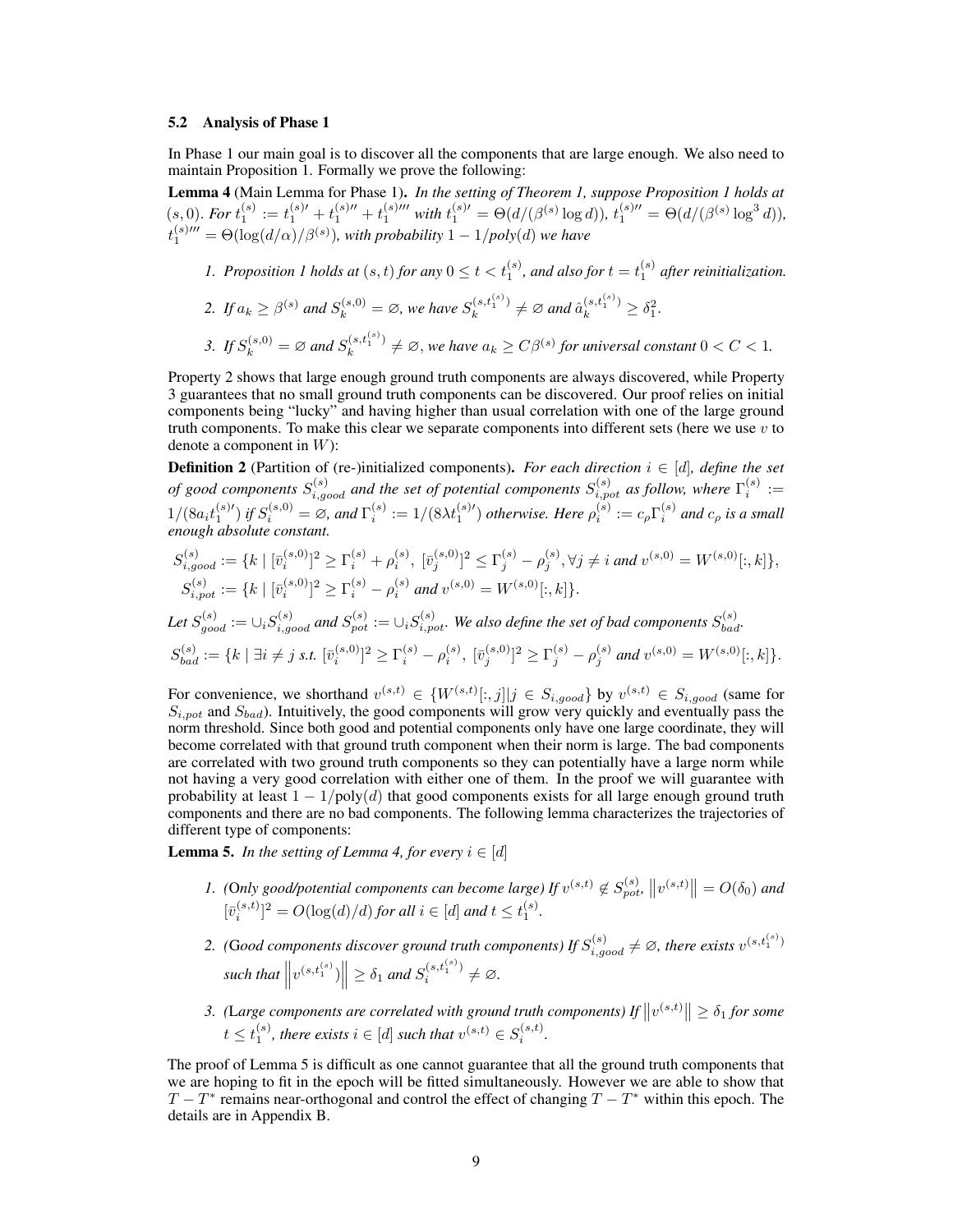#### <span id="page-9-3"></span>5.3 Analysis of Phase 2

In Phase 2 we will show that every ground truth component that's discovered in Phase 1 will become fitted, and the reinitialized components will preserve the desired initialization conditions.

<span id="page-9-4"></span>Lemma 6 (Main Lemma for Phase 2). *In the setting of Theorem [1,](#page-6-0) suppose Proposition [1](#page-7-0) holds at*  $(s, t_1^{(s)}),$  we have for  $t_2^{(s)} - t_1^{(s)} := O(\frac{\log(1/\delta_1) + \log(1/\lambda)}{\beta^{(s)}})$ 

- *[1](#page-7-0).* Proposition 1 holds at  $(s, t)$  for any  $t_1^{(s)} \le t \le t_2^{(s)}$ .
- 2. *If*  $S_k^{(s,t_1^{(s)})}$  $\hat{a}_k^{(s,t_1^{(s)})} \neq \emptyset$ , we have  $a_k - \hat{a}_k^{(s,t_2^{(s)})} \leq 2\lambda$ .
- 3. For any component v that was reinitialized at  $t_1^{(s)}$ , we have  $\left\| v^{(s,t_2^{(s)}} \right\|$ <sup>2</sup> =  $\Theta(\delta_0^2)$  and  $\left[\overline{v}_i^{(s,t_2^{(s)})}\right]$ i  $\left[\bar{v}_{i}^{(s,t_{1}^{(s)})}\right]$ i  $\int_0^2 \pm o\left(\frac{\log d}{d}\right)$  for every  $i \in [d]$ .

The main idea is that as long as a direction has been discovered, the norm of the corresponding components will increase very fast. The rate of that is characterized by the following lemma.

**Lemma 7** (informal). *In the setting of Theorem [6,](#page-9-4) for any*  $t_1^{(s)} \le t \le t_2^{(s)}$ ,

$$
\frac{\mathrm{d}}{\mathrm{d}t}\hat{a}_k^{(s,t)} \ge \left(2(a_k - \hat{a}_k^{(s,t)}) - \lambda - O\left(\alpha^2\right)\right)\hat{a}_k^{(s,t)}.
$$
  
In particular, after  $O(\frac{\log(1/\delta_1) + \log(1/\lambda)}{a_k})$  time, we have  $a_k - \hat{a}_k^{(s,t)} \le \lambda$ .

By the choice of  $\delta_1$  and  $\lambda$ , the length of Phase 2 is much smaller than the amount of time needed for the reinitialized components to move far, allowing us to prove the third property in Lemma [6.](#page-9-4) Detailed analysis is deferred to Appendix [C.](#page--1-4)

#### <span id="page-9-2"></span>6 Conclusion

In this paper we analyzed the dynamics of gradient flow for over-parametrized orthogonal tensor decomposition. With very mild modification to the algorithm (a small regularizer and some reinitializations), we showed that the trajectory is similar to a tensor deflation process and the greedy low-rank procedure in [Li et al.](#page-11-3) [\(2020b\)](#page-11-3). These modifications allowed us to prove strong guarantees for orthogonal tensors of any rank, while not changing the empirical behavior of the algorithm. We believe such techniques would be useful in later analysis for the implicit bias of tensor problems.

A major limitation of our work is that it only applies to orthogonal tensors. Going beyond this would require significantly new ideas—we observed that for general tensors, overparametrized gradient flow may have a very different behavior compared to the greedy low-rank procedure, as it is possible for two large component in the same direction to split into two different directions (see more details in Appendix [E\)](#page--1-5). We leave that as an interesting open problem.

### Acknowledgements

Rong Ge, Xiang Wang and Mo Zhou are supported in part by NSF Award CCF-1704656, CCF-1845171 (CAREER), CCF-1934964 (Tripods), a Sloan Research Fellowship, and a Google Faculty Research Award.

# References

- <span id="page-9-1"></span>Allen-Zhu, Z. and Li, Y. (2019). What can resnet learn efficiently, going beyond kernels? *arXiv preprint arXiv:1905.10337*.
- <span id="page-9-0"></span>Allen-Zhu, Z., Li, Y., and Liang, Y. (2018a). Learning and generalization in overparameterized neural networks, going beyond two layers. *arXiv preprint arXiv:1811.04918*.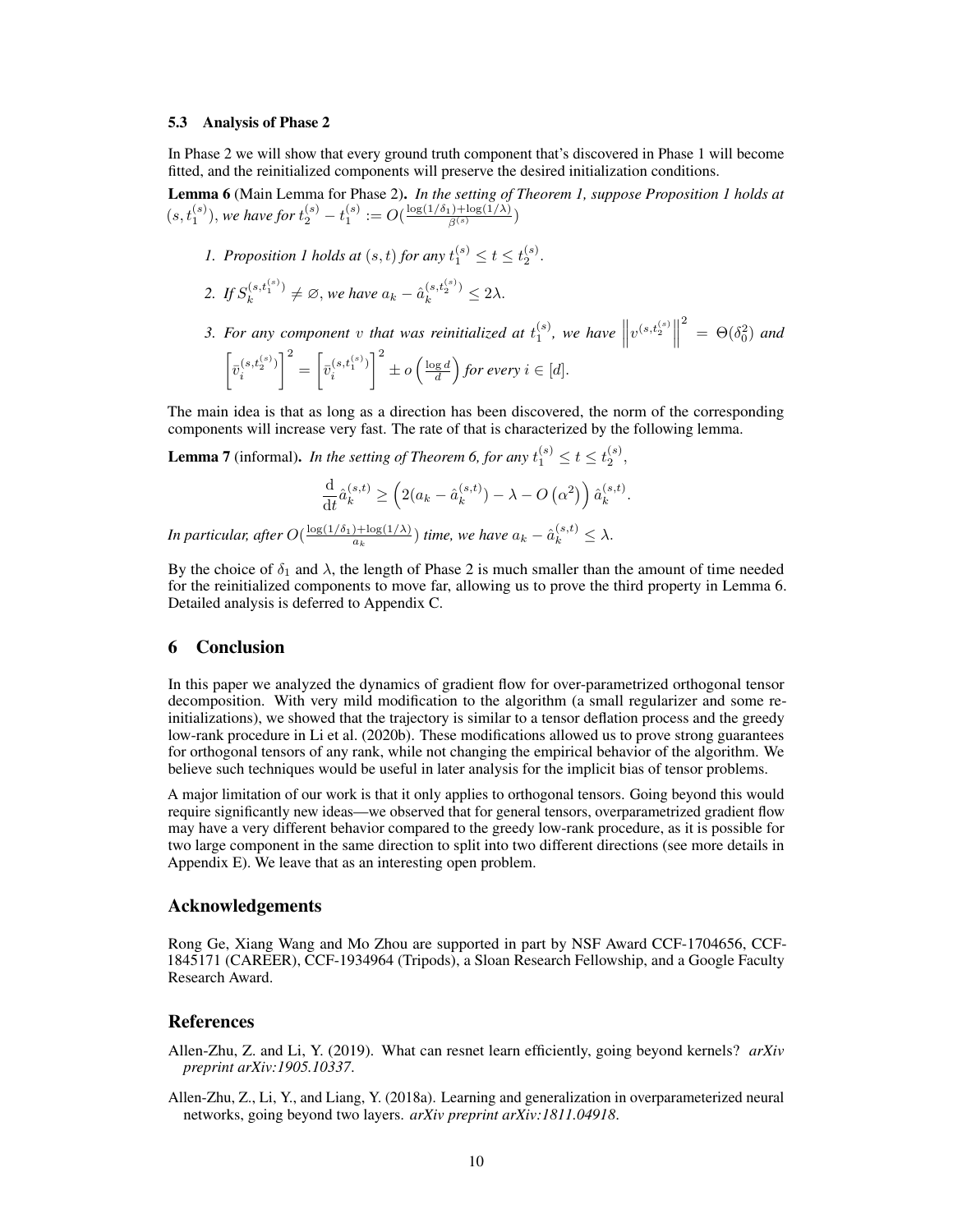- <span id="page-10-1"></span>Allen-Zhu, Z., Li, Y., and Song, Z. (2018b). A convergence theory for deep learning via overparameterization. *arXiv preprint arXiv:1811.03962*.
- <span id="page-10-5"></span>Anandkumar, A., Ge, R., Hsu, D., Kakade, S. M., and Telgarsky, M. (2014). Tensor decompositions for learning latent variable models. *Journal of machine learning research*, 15:2773–2832.
- <span id="page-10-19"></span>Arora, S., Cohen, N., Hu, W., and Luo, Y. (2019a). Implicit regularization in deep matrix factorization. *arXiv preprint arXiv:1905.13655*.
- <span id="page-10-3"></span>Arora, S., Du, S. S., Hu, W., Li, Z., Salakhutdinov, R., and Wang, R. (2019b). On exact computation with an infinitely wide neural net. *arXiv preprint arXiv:1904.11955*.
- <span id="page-10-8"></span>Arora, S., Du, S. S., Hu, W., Li, Z., and Wang, R. (2019c). Fine-grained analysis of optimization and generalization for overparameterized two-layer neural networks. *arXiv preprint arXiv:1901.08584*.
- <span id="page-10-14"></span>Bai, Y., Krause, B., Wang, H., Xiong, C., and Socher, R. (2020). Taylorized training: Towards better approximation of neural network training at finite width. *arXiv preprint arXiv:2002.04010*.
- <span id="page-10-13"></span>Bai, Y. and Lee, J. D. (2019). Beyond linearization: On quadratic and higher-order approximation of wide neural networks. *arXiv preprint arXiv:1910.01619*.
- <span id="page-10-15"></span>Chen, M., Bai, Y., Lee, J. D., Zhao, T., Wang, H., Xiong, C., and Socher, R. (2020). Towards understanding hierarchical learning: Benefits of neural representations. *arXiv preprint arXiv:2006.13436*.
- <span id="page-10-6"></span>Chizat, L. (2021). Sparse optimization on measures with over-parameterized gradient descent. *Mathematical Programming*, pages 1–46.
- <span id="page-10-4"></span>Chizat, L. and Bach, F. (2018). On the global convergence of gradient descent for over-parameterized models using optimal transport. In *Advances in neural information processing systems*, pages 3036–3046.
- <span id="page-10-20"></span>Chizat, L. and Bach, F. (2020). Implicit bias of gradient descent for wide two-layer neural networks trained with the logistic loss. In *Conference on Learning Theory*, pages 1305–1338. PMLR.
- <span id="page-10-2"></span>Chizat, L., Oyallon, E., and Bach, F. (2019). On lazy training in differentiable programming. In *Advances in Neural Information Processing Systems*, pages 2933–2943.
- <span id="page-10-7"></span>Du, S., Lee, J., Li, H., Wang, L., and Zhai, X. (2019). Gradient descent finds global minima of deep neural networks. In *International Conference on Machine Learning*, pages 1675–1685. PMLR.
- <span id="page-10-0"></span>Du, S. S., Zhai, X., Poczos, B., and Singh, A. (2018). Gradient descent provably optimizes overparameterized neural networks. *arXiv preprint arXiv:1810.02054*.
- <span id="page-10-12"></span>Dyer, E. and Gur-Ari, G. (2019). Asymptotics of wide networks from feynman diagrams. *arXiv preprint arXiv:1909.11304*.
- <span id="page-10-16"></span>Ge, R., Lee, J. D., and Ma, T. (2017). Learning one-hidden-layer neural networks with landscape design. *arXiv preprint arXiv:1711.00501*.
- <span id="page-10-10"></span>Ghorbani, B., Mei, S., Misiakiewicz, T., and Montanari, A. (2019). Limitations of lazy training of two-layers neural network. In *NeurIPS*.
- <span id="page-10-11"></span>Ghorbani, B., Mei, S., Misiakiewicz, T., and Montanari, A. (2020). When do neural networks outperform kernel methods? *arXiv preprint arXiv:2006.13409*.
- <span id="page-10-9"></span>Ghorbani, B., Mei, S., Misiakiewicz, T., and Montanari, A. (2021). Linearized two-layers neural networks in high dimension. *The Annals of Statistics*, 49(2):1029–1054.
- <span id="page-10-17"></span>Gunasekar, S., Lee, J., Soudry, D., and Srebro, N. (2018a). Characterizing implicit bias in terms of optimization geometry. In *International Conference on Machine Learning*, pages 1832–1841. PMLR.
- <span id="page-10-18"></span>Gunasekar, S., Lee, J., Soudry, D., and Srebro, N. (2018b). Implicit bias of gradient descent on linear convolutional networks. *arXiv preprint arXiv:1806.00468*.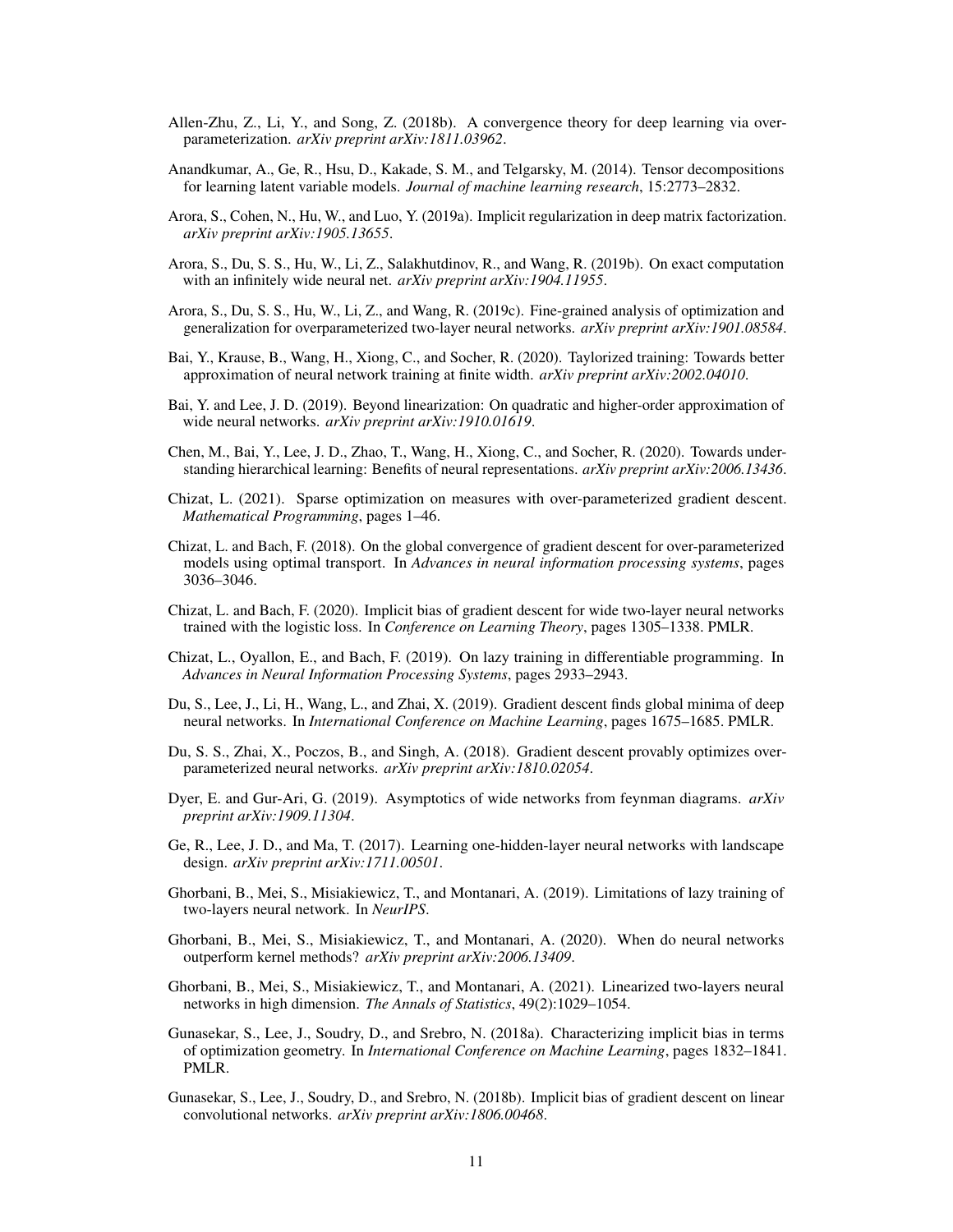- <span id="page-11-9"></span>Huang, J. and Yau, H.-T. (2020). Dynamics of deep neural networks and neural tangent hierarchy. In *International Conference on Machine Learning*, pages 4542–4551. PMLR.
- <span id="page-11-0"></span>Jacot, A., Gabriel, F., and Hongler, C. (2018). Neural tangent kernel: Convergence and generalization in neural networks. In *Advances in neural information processing systems*, pages 8571–8580.
- <span id="page-11-12"></span>Ji, Z. and Telgarsky, M. (2018a). Gradient descent aligns the layers of deep linear networks. *arXiv preprint arXiv:1810.02032*.
- <span id="page-11-13"></span>Ji, Z. and Telgarsky, M. (2018b). Risk and parameter convergence of logistic regression. *arXiv preprint arXiv:1803.07300*.
- <span id="page-11-14"></span>Ji, Z. and Telgarsky, M. (2019). A refined primal-dual analysis of the implicit bias. *arXiv preprint arXiv:1906.04540*.
- <span id="page-11-15"></span>Ji, Z. and Telgarsky, M. (2020). Directional convergence and alignment in deep learning. *arXiv preprint arXiv:2006.06657*.
- Lakshmikantham, V., Bainov, D., and Simeonov, P. S. (1989). *Theory of impulsive differential equations*. World Scientific.
- <span id="page-11-4"></span>Li, Y. and Liang, Y. (2018). Learning overparameterized neural networks via stochastic gradient descent on structured data. In *Advances in Neural Information Processing Systems*, pages 8157– 8166.
- <span id="page-11-2"></span>Li, Y., Ma, T., and Zhang, H. R. (2020a). Learning over-parametrized two-layer neural networks beyond ntk. In *Conference on Learning Theory*, pages 2613–2682. PMLR.
- <span id="page-11-3"></span>Li, Z., Luo, Y., and Lyu, K. (2020b). Towards resolving the implicit bias of gradient descent for matrix factorization: Greedy low-rank learning. *arXiv preprint arXiv:2012.09839*.
- <span id="page-11-17"></span>Lyu, K. and Li, J. (2019). Gradient descent maximizes the margin of homogeneous neural networks. *arXiv preprint arXiv:1906.05890*.
- <span id="page-11-1"></span>Mei, S., Montanari, A., and Nguyen, P.-M. (2018). A mean field view of the landscape of two-layer neural networks. *Proceedings of the National Academy of Sciences*, 115(33):E7665–E7671.
- <span id="page-11-16"></span>Moroshko, E., Gunasekar, S., Woodworth, B., Lee, J. D., Srebro, N., and Soudry, D. (2020). Implicit bias in deep linear classification: Initialization scale vs training accuracy. *arXiv preprint arXiv:2007.06738*.
- <span id="page-11-11"></span>Nacson, M. S., Lee, J., Gunasekar, S., Savarese, P. H. P., Srebro, N., and Soudry, D. (2019). Convergence of gradient descent on separable data. In *The 22nd International Conference on Artificial Intelligence and Statistics*, pages 3420–3428. PMLR.
- <span id="page-11-6"></span>Nguyen, P.-M. and Pham, H. T. (2020). A rigorous framework for the mean field limit of multilayer neural networks. *arXiv preprint arXiv:2001.11443*.
- <span id="page-11-7"></span>Nitanda, A. and Suzuki, T. (2017). Stochastic particle gradient descent for infinite ensembles. *arXiv preprint arXiv:1712.05438*.
- <span id="page-11-5"></span>Oymak, S. and Soltanolkotabi, M. (2020). Towards moderate overparameterization: global convergence guarantees for training shallow neural networks. *IEEE Journal on Selected Areas in Information Theory*.
- <span id="page-11-18"></span>Razin, N., Maman, A., and Cohen, N. (2021). Implicit regularization in tensor factorization. *arXiv preprint arXiv:2102.09972*.
- <span id="page-11-8"></span>Rotskoff, G. M. and Vanden-Eijnden, E. (2018). Trainability and accuracy of neural networks: An interacting particle system approach. *arXiv preprint arXiv:1805.00915*.
- <span id="page-11-10"></span>Saxe, A. M., Mcclelland, J. L., and Ganguli, S. (2014). Exact solutions to the nonlinear dynamics of learning in deep linear neural network. In *In International Conference on Learning Representations*.